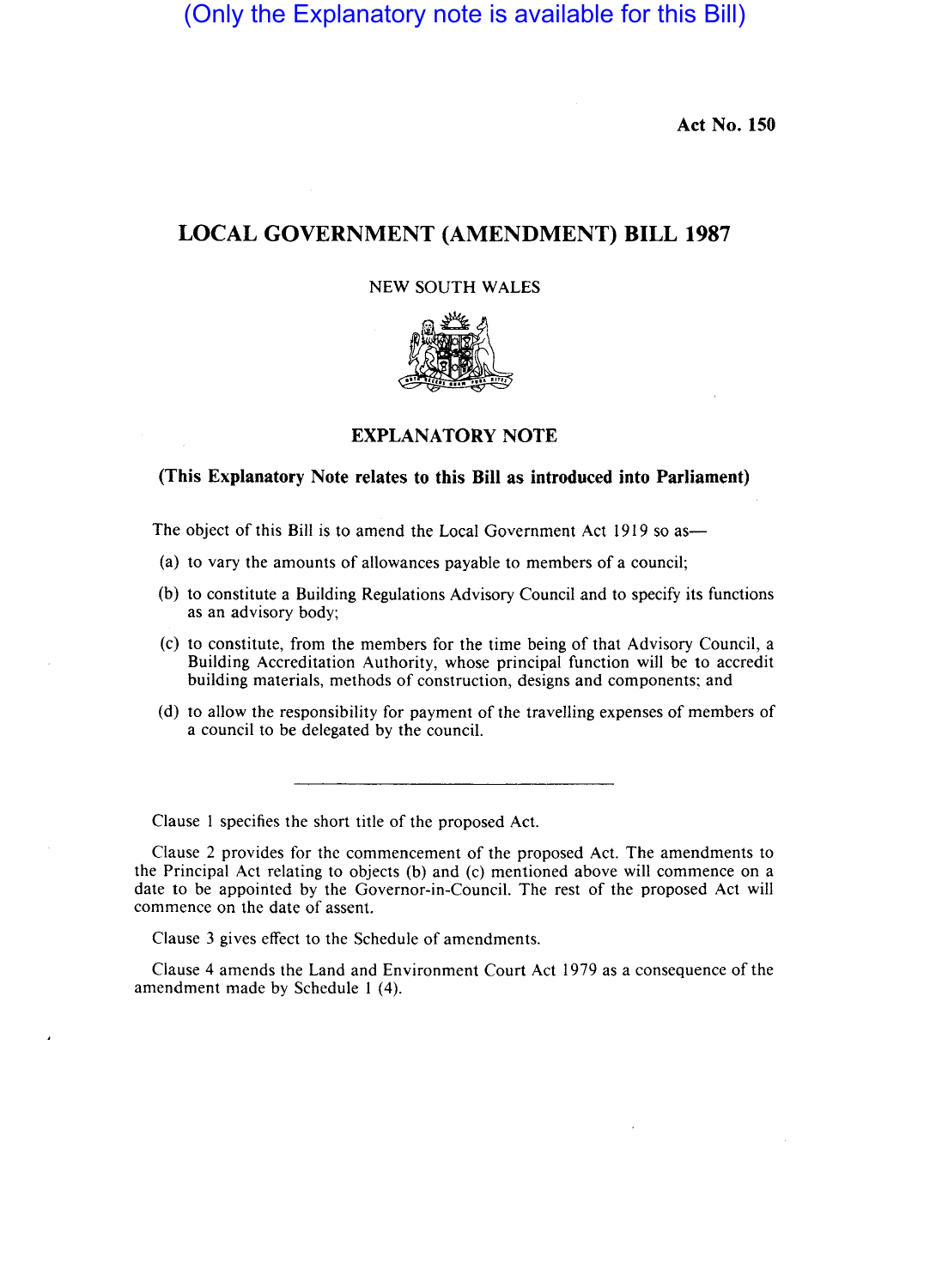Schedule I (I) amends section 29A of the Principal Act so as to provide for a maximum daily allowance of \$60 to be payable to council members (instead of the currently fixed amount of \$30) and to raise the maximum permissible annual aggregate of those allowances for any one member (currently  $$1,000$ ) to  $$3,000$ . These amounts may (as the Principal Act currently provides) be varied by ordinance.

Schedule I (2) amends section 304 of the Principal Act to insert a definition of "function" for the purposes of Part XI of the Principal Act and proposed Schedule 10 to that Act.

Schedule I (3) inserts two new Divisions into Part XI of the Principal Act, the provisions of which may be explained as follows:

#### DIVISION *3-Building Regulations Advisory Council*

- Proposed section 309 defines the term "Advisory Council" for the purposes of the Division.
- Proposed section 309A constitutes the Building Regulations Advisory Council. The Advisory Council consists of representatives of interested Government Departments and private sector organisations.
- Proposed section 3098 prescribes the functions of the Advisory Council as an advisory body.

### DIVISION *3A-Accreditation of materials, methods of construction, designs and*   $components$

- Proposed section 309c defines "accreditation", "Authority" and "certificate" for the purposes of the Division.
- Proposed section 309D constitutes the Building Accreditation Authority. The Authority consists of the members for the time being of the Building Regulations Advisory Council.
- Proposed section 309E prescribes the functions of the Authority as an accrediting authority for building materials, methods of construction, designs and components. There are similar bodies in other States, and one of the functions of the Authority is to carry out reciprocal arrangements entered into with those bodies so that eventually a nationwide scheme of accreditations can operate.

Proposed section 309F allows the Authority to delegate its functions.

Proposed section 309G provides for the making of applications for accreditation.

- Proposed section 309H provides for accreditations by the Authority. Accreditations may be given for specified periods and subject to conditions.
- Proposed section 3091 provides that a council shall not refuse to give its approval to a building application on the ground that any material, method of construction, design or component relating to the building is unsatisfactory if the material, method of construction, design or component is for the time being accredited by the Authority.

Proposed section 309J provides for the issue of certificates of accreditation.